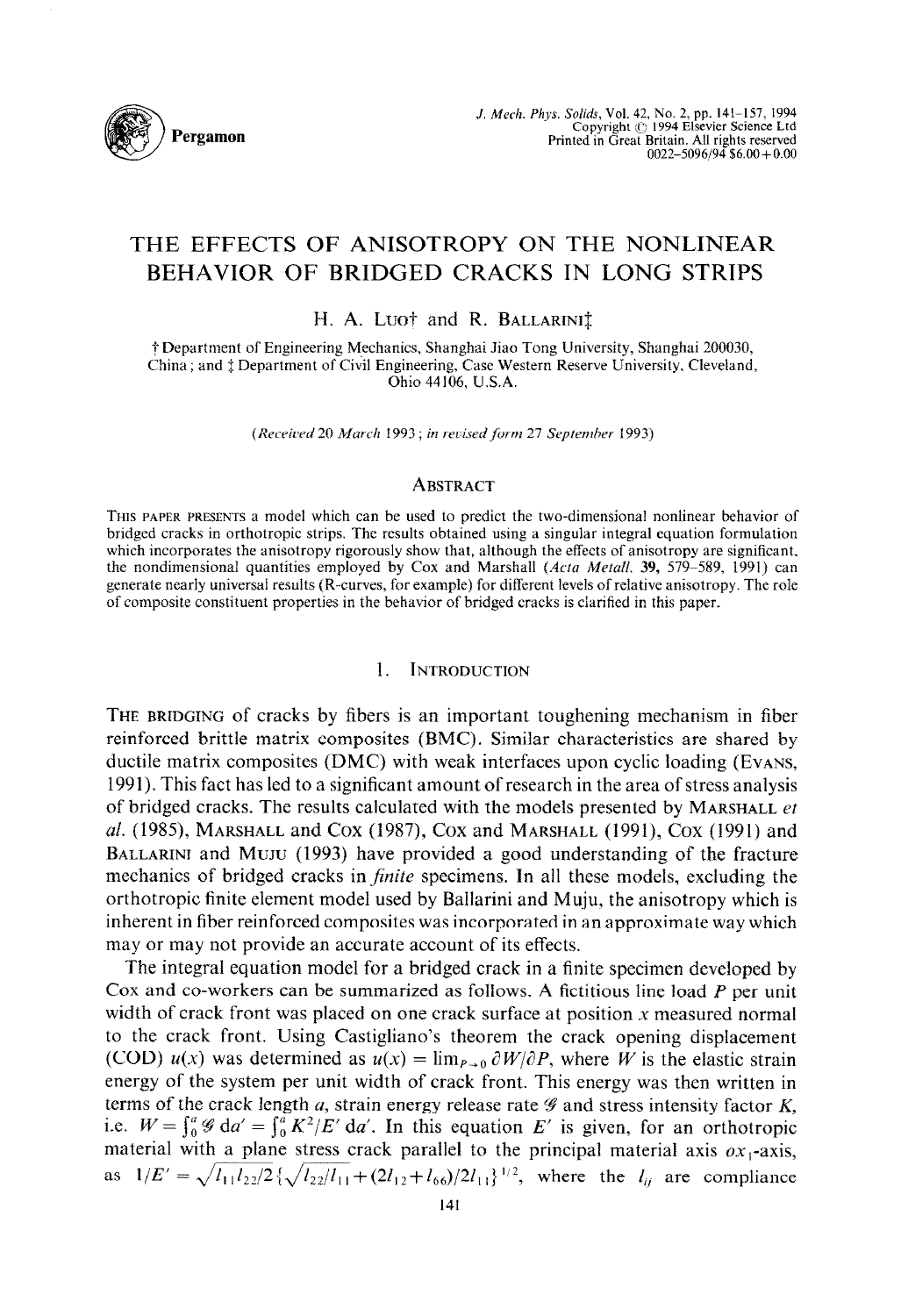coefficients which enter the inverse Hooke's law, as will be explained in the next section. COX and Marshall made the following approximation. They expressed the stress intensity factor K in terms of the Green's function  $G(x, a', w)$  for the *isotropic* material, where  $w$  is a relevant characteristic length which introduces finite geometry. The representation  $K = 2 \int_0^{a'} G(x, a', w)\sigma(x) dx$ , where  $\sigma(x)$  is the traction on the crack surface, leads to the integral equation  $u(x) = (4/E') \int_x^a da' \{ \int_0^a G(x', a', w) \sigma(x) dx' \} \times$  $G(x, a', w)$ , which they solved numerically. This integral equation can be more directly derived using the weight function technique (BUECKNER, 1970). Thus, the Green's function  $G(x, a', w)$  can also be referred to as the Bueckner weight function. This model, by neglecting the dependency of the Green's function on the compliance coefficients, leads to the result that the COD is inversely proportional to  $E'$ . Moreover, normalization of this integral equation leads to the so-called bridging length scale  $a_{\mu}$ , that is associated with a fully bridged crack in an infinitely extended material. A crack length  $a \ll a_n$  is considered short in the sense that its bridging zone is still developing. For these short fully bridged cracks the forces **in** the fibers are relatively small. since the crack opening displacements are small. Hence the fibers do not shield the crack tip significantly, and the stress required to propagate the matrix crack is inversely proportional to the square root of the crack length, as for the monolithic matrix. For  $a \gg a_n$ , the crack is termed long, because the bridging zone has fully developed and a steady state is reached for matrix cracking (the stress required **to** propagate the matrix crack is independent of crack length).

The authors have recently learned of the significant contribution to the understanding of the role of material orthotropy in fracture specimens for composites made by Suo *et al.* (1991). They found a spatial rescaling that could be used to reduce boundary **value** problems (BVP) involving orthotropic materials to equivalent problems in materials with cubic symmetry. Under certain conditions the cubic-symmetric materials may be approximated by isotropic materials. Therefore the rescaling technique can be used in conjunction with existing isotropic material solutions to construct approximate orthotropic material solutions. These spatial resealing relations. which will be discussed subsequently, were used by BAO et al. (1992) in their analysis of commonly used fracture specimens to investigate the interplay between tnateriaf anisotropy and finite geometry. In their finite element method analysis the role of orthotropy in fiber bridging phenomena was not considered.

The work presented in this paper was initiated to investigate the effects of relative anisotropy on the behavior of *bridged cracks* in long strips so that the assumption used in the aforementioned analyses of bridged cracks could be assessed. Morcovcr, an cflicient and highly accurate analytical model based on dislocation theory was sought that will facilitate the analysis of experiments conducted on beam spccimcns. The results obtained using a singular integral equation formulation which incorporates rigorously the effects of orthotropy, show that the weight function  $G(x', a', w)$  depends not only on *E'* but also other stiffness coefficients. However, the numerical calculations presented in this paper indicate that for the unbridged cracks in different orthotropic strips the CODs are indeed approximately inversely proportional to their values of  $E'$ . A wide range of computations for the nonlinear behavior of bridged cracks also supports the adoption of simple approximate weight functions which are derived for the corresponding isotropic specimen. These results generalize the conclusions made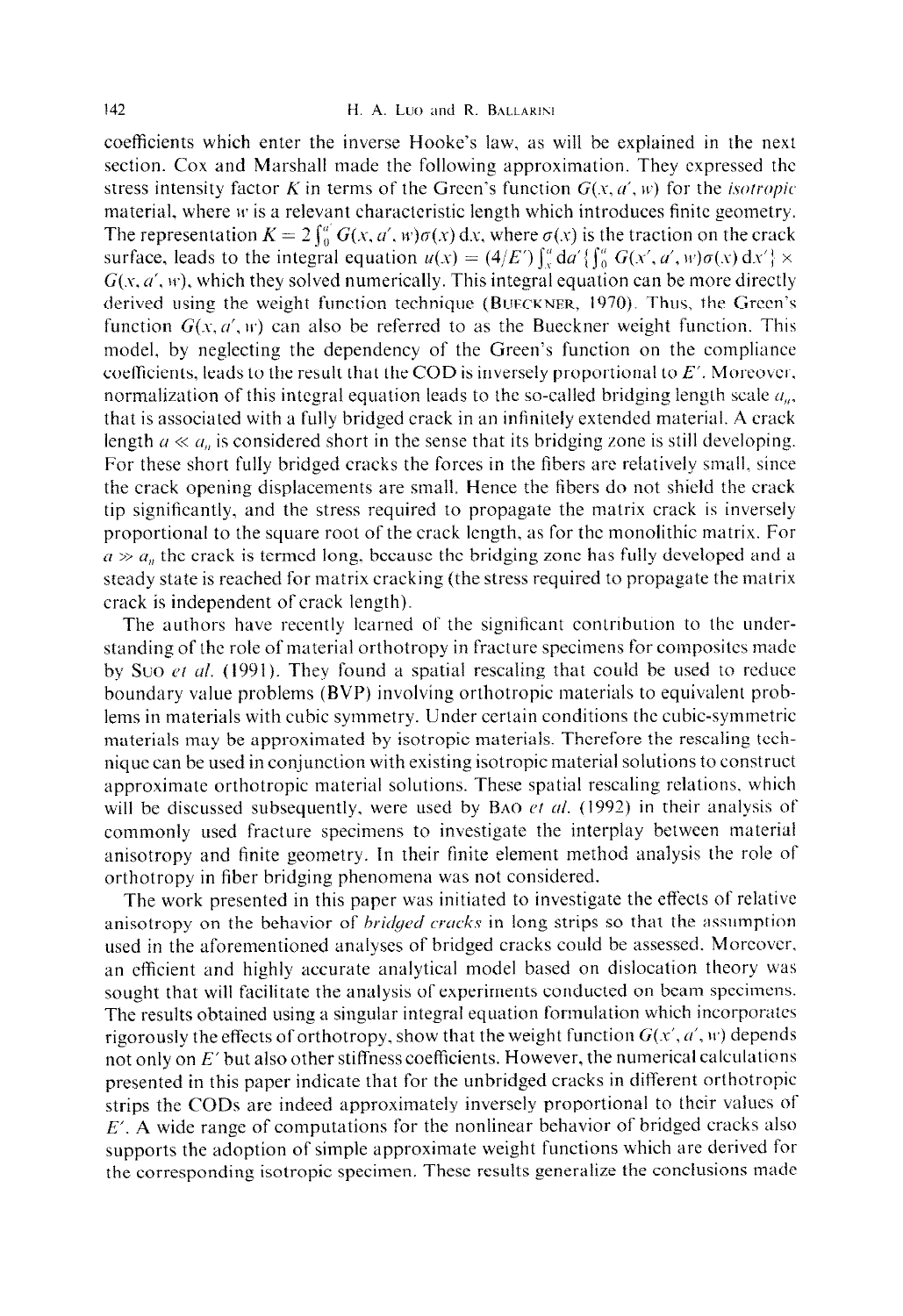by Bao et al. to fiber-bridged cracks in long strips. Evidently, this conclusion will facilitate the analysis of R-curves for bridged cracks in orthotropic beam specimens.

#### 2. **FORMULATION**

Consider an infinite orthotropic plate whose principal material axes coincide with the coordinate axes. A unit dislocation with Burgers vector  $b_x = 1$  is embedded at  $P(0, y_0)$ . The stresses in the plate are **(MILNE-THOMSON, 1960)** 

$$
\sigma_{xx}^{(1)} = \frac{1}{2} \text{Re} \left[ \frac{A_1 \lambda_1^2}{z_1} + \frac{A_2 \lambda_2^2}{z_2} \right], \quad \sigma_{yy}^{(1)} = \frac{1}{2} \text{Re} \left[ \frac{A_1}{z_1} + \frac{A_2}{z_2} \right],
$$
\n
$$
\sigma_{xy}^{(1)} = -\frac{1}{2} \text{Re} \left[ \frac{A_1 \lambda_1}{z_1} + \frac{A_2 \lambda_2}{z_2} \right],
$$
\n(1)

where

$$
z_1 = x + \lambda_1(y - y_0), \quad z_2 = x + \lambda_2(y - y_0), \tag{2}
$$

 $\lambda_1$  and  $\lambda_2$  are two roots of the characteristic equation

$$
l_{11}\lambda^4 + (2l_{12} + l_{66})\lambda^2 + l_{22} = 0 \tag{3}
$$

with Im  $(\lambda_1) \geq \text{Im}(\lambda_2) > 0$ ,  $\lambda_3 = -\lambda_1$ ,  $\lambda_4 = -\lambda_2$ . The  $l_{ij}$  are the anisotropic compliance coefficients which enter the inverse Hooke's law,

$$
\begin{pmatrix} \varepsilon_{xx} \\ \varepsilon_{yy} \\ 2\varepsilon_{xy} \end{pmatrix} = \begin{pmatrix} l_{11} & l_{12} & 0 \\ l_{12} & l_{22} & 0 \\ 0 & 0 & l_{66} \end{pmatrix} \begin{pmatrix} \sigma_{xx} \\ \sigma_{yy} \\ \sigma_{xy} \end{pmatrix}.
$$
 (4)

In (1), the constants  $A_1$  and  $A_2$  are determined by

$$
\begin{cases} p_1 A_1 + p_2 A_2 - \bar{q}_1 \bar{A}_1 - \bar{q}_2 \bar{A}_2 = 2/\pi i, \\ \delta_1 A_1 + \delta_2 A_2 - \bar{\gamma}_1 \bar{A}_1 - \bar{\gamma}_2 \bar{A}_2 = 0, \end{cases}
$$
 (5)

where

$$
p_1 = l_{12} + l_{11}\lambda_1^2 + i(l_{22} + l_{12}\lambda_1^2)/\lambda_1,
$$
  
\n
$$
p_2 = l_{12} + l_{11}\lambda_2^2 + i(l_{22} + l_{12}\lambda_2^2)/\lambda_2,
$$
  
\n
$$
\bar{q}_1 = l_{12} + l_{11}\overline{\lambda}_1^2 + i(l_{22} + l_{12}\overline{\lambda}_1^2)/\overline{\lambda}_1,
$$
  
\n
$$
\bar{q}_2 = l_{12} + l_{11}\overline{\lambda}_2^2 + i(l_{22} + l_{12}\overline{\lambda}_2^2)/\overline{\lambda}_2,
$$
  
\n
$$
\delta_1 = (1 + i\lambda_1)/2, \quad \delta_2 = (1 + i\lambda_2)/2,
$$
  
\n
$$
\gamma_1 = (1 - i\lambda_1)/2, \quad \gamma_2 = (1 - i\lambda_2)/2.
$$
  
\n(6)

The first equation in (5) represents the necessary displacement jump condition, while the second represents zero net force on the dislocation.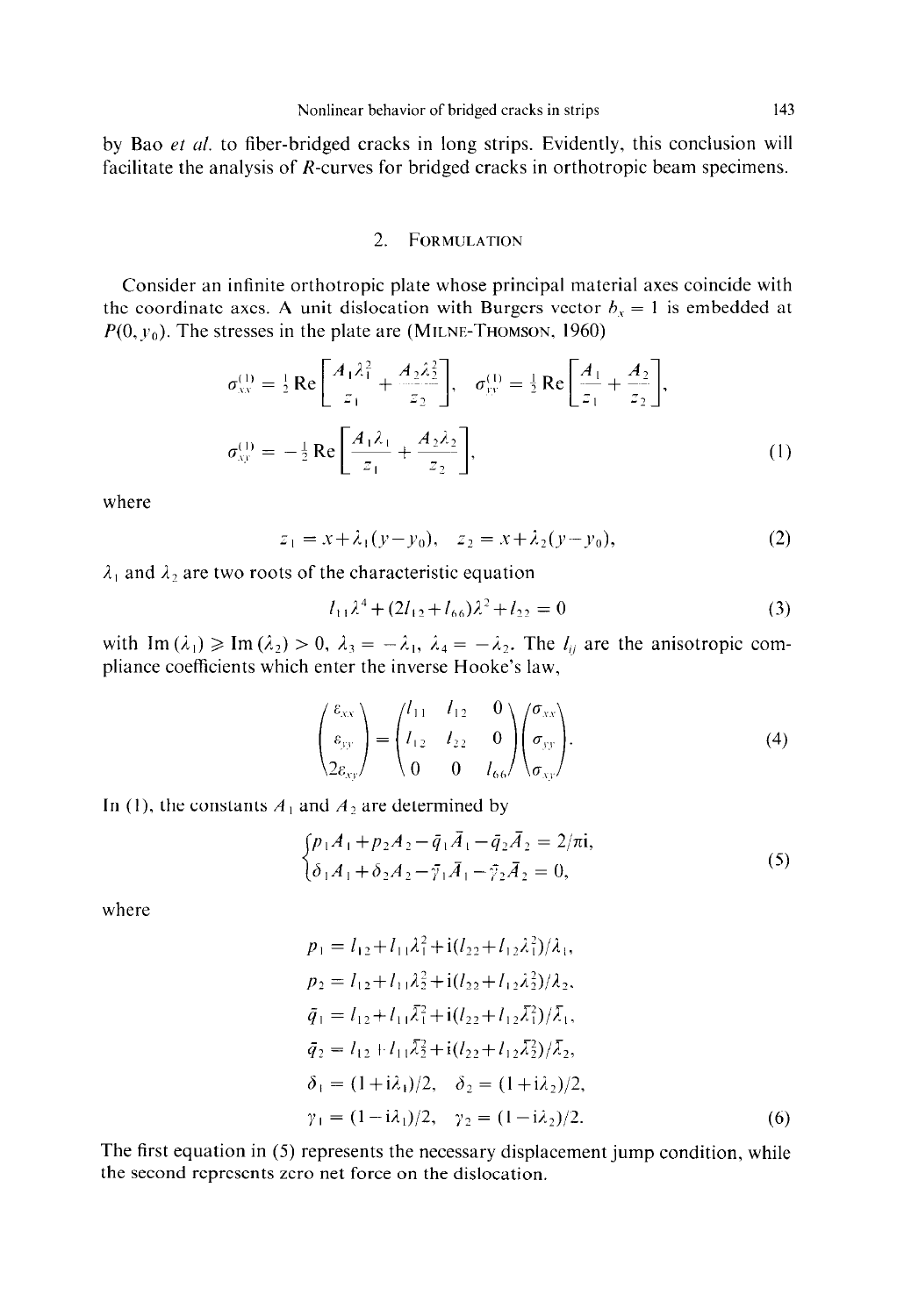

FIG. 1. Configuration of the cracked strip.

When the dislocation is located in an orthotropic strip (Fig. I), an additional solution must be superposed to satisfy the traction free boundary conditions on the surfaces  $y = 0$  and  $y = h$ . The stresses from the additional solution, denoted by superscript (2), must satisfy

$$
\sigma_{yy}^{(2)}(x,0) = -\sigma_{yy}^{(1)}(x,0), \quad \sigma_{xy}^{(2)}(x,0) = -\sigma_{xy}^{(1)}(x,0), \n\sigma_{yy}^{(2)}(x,h) = -\sigma_{yy}^{(1)}(x,h), \quad \sigma_{xy}^{(2)}(x,h) = -\sigma_{xy}^{(1)}(x,h).
$$
\n(7)

This part of the solution can be determined using Fourier transformation techniques. Its displacement components are expressed as

$$
u^{(2)}(x, y) = \frac{2}{\pi} \int_0^{\infty} U(\xi, y) \sin \xi x \, dx,
$$
  

$$
v^{(2)}(x, y) = \frac{2}{\pi} \int_0^{\infty} V(\xi, y) \cos \xi x \, dx,
$$
 (8)

with

$$
U(\xi, y) = \sum_{j=1}^{4} B_{j}(\xi) \exp(s_{j} \xi y),
$$
  

$$
V(\xi, y) = \sum_{j=1}^{4} d_{j} B_{j}(\xi) \exp(s_{j} \xi y),
$$
 (9)

where

$$
d_j = [\beta_2 s_j^3 - (\beta_1 \beta_2 - \beta_3^2) s_j] / \beta_3,
$$
 (10)

and the  $s_j$  ( $j = 1, 2, ..., 4$ ) are the roots of the equation

$$
s^4 + \frac{\beta_3^2 - \beta_1 \beta_2 - 1}{\beta_2} s^2 + \frac{\beta_1}{\beta_2} = 0.
$$
 (11)

In  $(10)$  and  $(11)$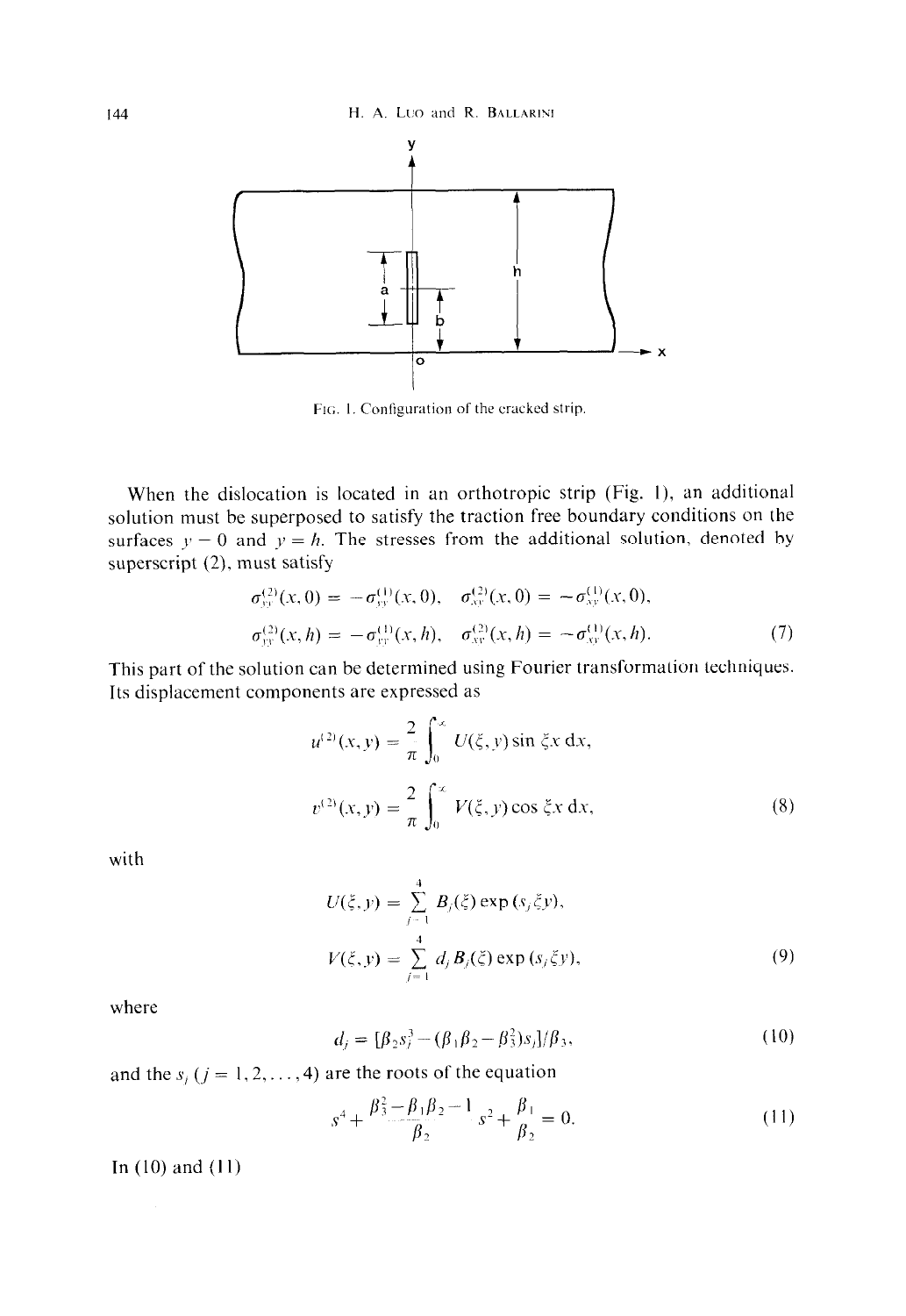Nonlinear behavior of bridged cracks in strips 145

$$
\beta_1 = b_{11}/G_{12}, \quad \beta_2 = b_{22}/G_{12}, \quad \beta_3 = 1 + b_{12}/G_{12}, \tag{12}
$$

where the  $b_{ij}$  and  $G_{12}$  are the stiffness coefficients of the material :

$$
\begin{pmatrix} \sigma_{xx} \\ \sigma_{yy} \\ \sigma_{xy} \end{pmatrix} = \begin{pmatrix} b_{11} & b_{12} & 0 \\ b_{12} & b_{22} & 0 \\ 0 & 0 & G_{12} \end{pmatrix} \begin{pmatrix} \varepsilon_{xx} \\ \varepsilon_{yy} \\ 2\varepsilon_{xy} \end{pmatrix} . \tag{13}
$$

Using condition (7), the coefficients  $B_i(\xi)$  ( $j = 1, 2, ..., 4$ ) can be determined by solving the set of linear equations given in the Appendix.

Along the y-axis the resultant stress  $\sigma_{xx}$  in the strip is

$$
\sigma_{xx}(0, y) = \frac{\kappa}{y_0 - y} + G(y, y_0)
$$
\n(14)

with

$$
G(y, y_0) = \frac{2b_{11}}{\pi} \sum_{j=1}^4 \int_0^\infty B_j(\xi) e^{y_j \xi y} d\xi + \frac{2b_{12}}{\pi} \sum_{j=1}^4 d_j s_j \int_0^\infty B_j(\xi) \xi e^{y_j \xi y} d\xi,
$$
  
\n
$$
\kappa = -\operatorname{Re}(A_1 \lambda_1 + A_2 \lambda_2)/2.
$$
 (15)

The stiffness parameter  $\kappa$  plays a crucial role in defining the level of anisotropy of a given material system. After comparing it with the relevant quantities *E'* and A which are adopted by Cox and MARSHALL (1991) and BUDIANSKY and AMAZIGO (1989), respectively, it is found that

$$
\kappa = \frac{E'}{4\pi} = \frac{AE_{11}}{4\pi(1 - v_{\rm m}^2)}
$$
(16)

where  $v_m$  is the matrix Poisson's ratio and  $E_{11}$  the longitudinal composite Young's modulus. Because the crack is now perpendicular to the x-axis, in  $(16)$ 

$$
\frac{1}{E'} = \left(\frac{l_{11}l_{22}}{2}\right)^{1/2} \left[\left(\frac{l_{11}}{l_{22}}\right)^{1/2} + \frac{2l_{12} + l_{66}}{2l_{22}}\right]^{1/2}.
$$
\n(17)

This quantity was first introduced by **SIH** and LIEBOWITZ (1968).

With (17) the relative in-plane orthotropy is specified through three ratios:  $l_2/l_{11}$ ,  $l_{12}/l_{11}$  and  $l_{66}/l_{11}$ . Suo (1990a, b) introduced two parameters

$$
\lambda = \frac{l_{11}}{l_{22}}, \quad \rho = \frac{2l_{12} + l_{66}}{2\sqrt{l_{11}l_{22}}} \tag{18}
$$

as the only two parameters needed to quantify the level of orthotropy.  $\lambda = \rho = 1$ for isotropic solids and  $\lambda = 1$  for solids with cubic symmetry. Using LEKHNITSKII's formalism (1981) he showed that in simply-connected sheets with traction prescribed on the boundary, the governing equation for the Airy stress function can be written as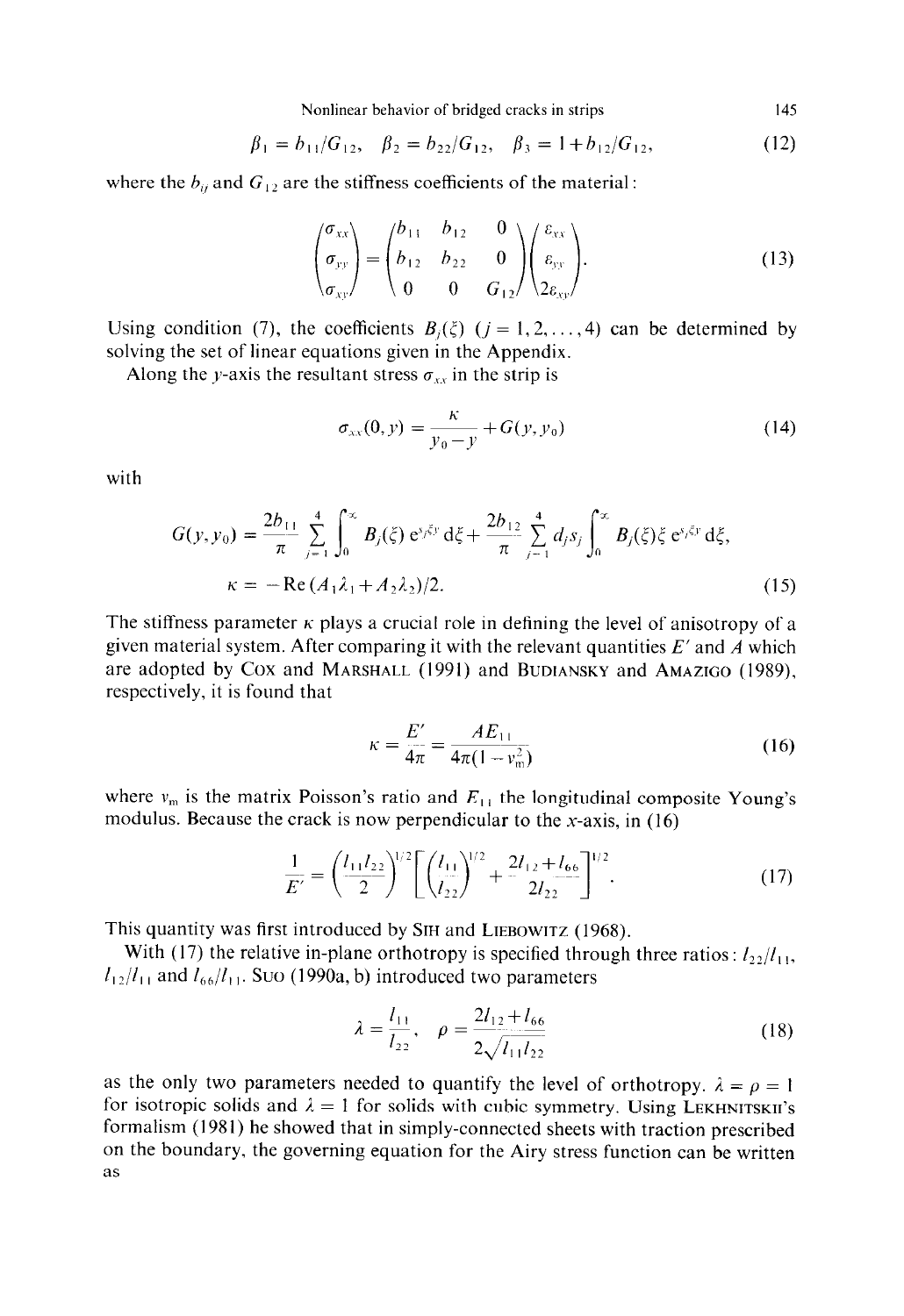146 **H. A. Luo** and **R. BALLAKINI** 

$$
\frac{\partial^4 U}{\partial x^4} + 2\rho \sqrt{\lambda} \frac{\partial^4 U}{\partial x^2 \partial y^2} + \lambda \frac{\partial^4 U}{\partial y^4} = 0.
$$
 (19)

This suggests that the stresses depend on material properties only through  $\rho$  and  $\lambda$ . Furthermore, by rescaling the x-axis by  $\xi = \lambda^{1/4}x$  the  $\lambda$  dependence can be extracted explicitly, so that in the transformed plane the stresses depend only on  $\rho$ , i.e.

$$
\frac{\partial^4 U}{\partial \xi^4} + 2\rho \frac{\partial^4 U}{\partial \xi^2 \partial y^2} + \frac{\partial^4 U}{\partial y^4} = 0.
$$
 (20)

Obviously, solution to BVP for the class of materials obeying  $\rho = 1$  ( $\lambda \neq 1$ ) can be constructed from the solution to the corresponding BVP for the isotropic material. It can be shown that

$$
\frac{1}{E'} = I_{22} \sqrt{\frac{\lambda^{3/2} (1+\rho)}{2}}
$$
 (21)

for a crack in the y-direction. The parameters  $\lambda$  and  $\rho$  will be considered in subsequent calculations.

Consider a cracked strip shown in Fig. 1 and introduce parameters  $t$  and  $\tau$  such that  $y = b + at/2$  and  $y_0 = b + at/2$ . The discrete dislocation is replaced with a distribution of dislocations

$$
B_{x}(\tau) \equiv -\frac{2}{a} \frac{\partial}{\partial \tau} [u(0^{+}, \tau) - u(0^{-}, \tau)]. \tag{22}
$$

This representation enables one to write the following singular integral equation for the traction boundary condition along the crack, with expression (14) being the appropriate kernel :

$$
\int_{-1}^{1} \frac{B_x(\tau)}{\tau - t} d\tau + \int_{-1}^{1} K(t, \tau) B_x(\tau) d\tau = -q(t),
$$
 (23)

where  $K(t, \tau)$  is the regular part of the kernel

$$
K(t,\tau) = \frac{a}{2\kappa} G(b+at/2, b+a\tau/2),
$$
 (24)

and the loading term is given by

$$
q(t) = \frac{1}{\kappa} [\sigma_{\mathbf{A}}(t) - p(t)].
$$
\n(25)

Here  $\sigma_A(t)$  is the stress caused by the applied load in the crack-free strip and  $p(t)$  is the closing stress of the bridging fibers. In general,  $p(t) = p(u(t))$  where  $u(t)$  is the crack opening displacement at  $t$ . For internal cracks, the crack closure condition

$$
\int_{-1}^{1} B_x(\tau) d\tau = 0 \qquad (26)
$$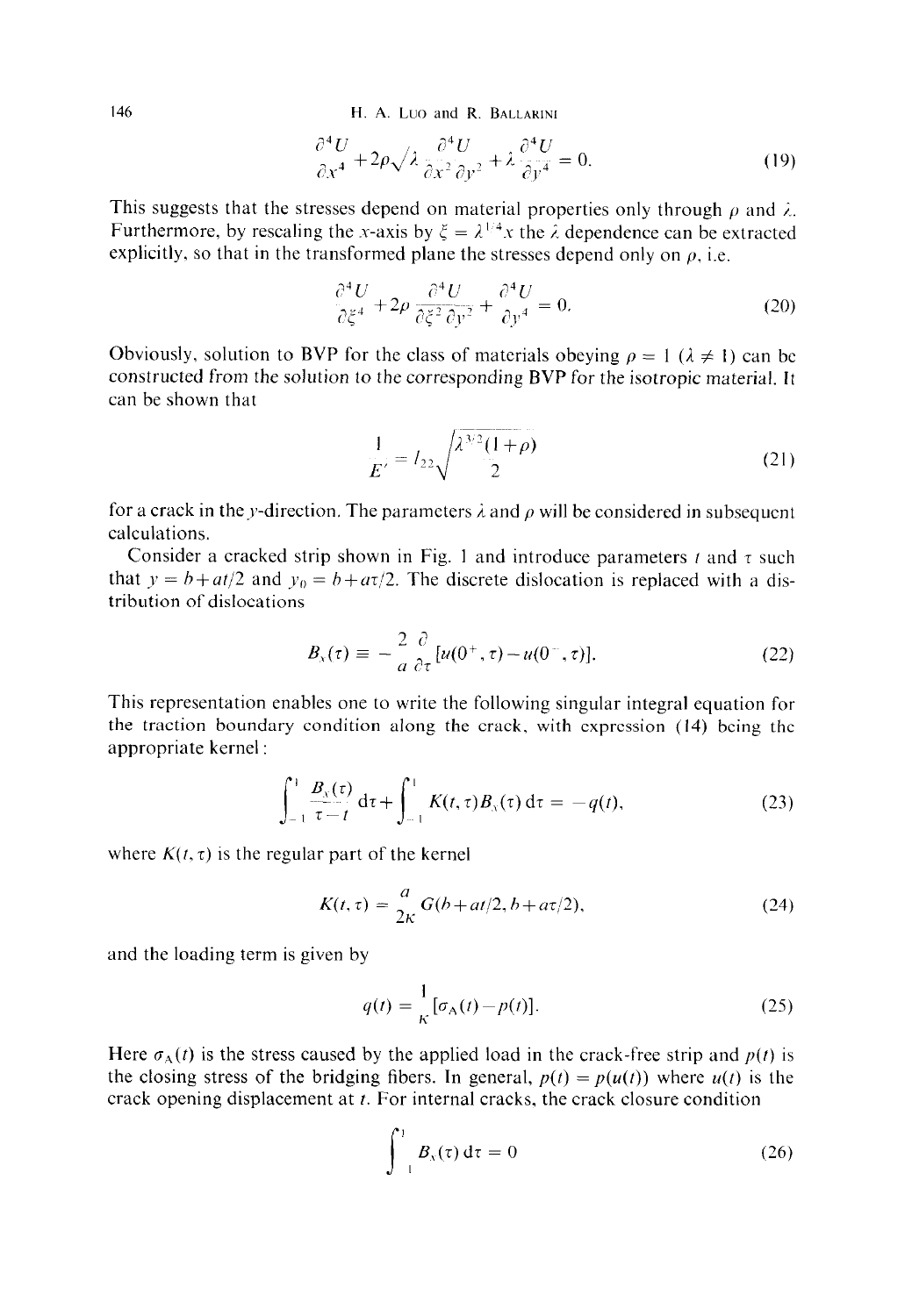should be supplemented to (23). The square root stress singularity at crack tips is modeled by expressing  $B_{y}(\tau)$  as

$$
B_x(\tau) = \phi(\tau) / \sqrt{1 - \tau^2} \tag{27}
$$

for internal cracks and

$$
B_x(\tau) = \phi(\tau)/\sqrt{1-\tau} \tag{28}
$$

for edge cracks, where  $\phi(\tau)$  is a regular function.

It is important to note that unlike the isotropic case, where the kernel of the singular integral equation is independent of the elastic constants, the kernel which appears in (23) depends on the ratios  $E_{22}/E_{11}$ ,  $G_{12}/E_{11}$  and  $v_{12}$  for the plane stress case and  $E_{22}/E_{11}$ ,  $E_{33}/E_{11}$ ,  $G_{12}/E_{11}$ ,  $v_{12}$ ,  $v_{13}$  and  $v_{23}$  for the plane deformation case. Nevertheless, from a viewpoint of the orthotropy rescaling, in the transformed  $\xi y$ -plane the stress field for a unit dislocation  $b_x = 1$  embedded in a long strip is determined by governing equation (20). The corresponding boundary conditions are

$$
\frac{\partial^2 U}{\partial \xi^2} = 0, \quad \frac{\partial^2 U}{\partial \xi \partial y} = 0 \tag{29}
$$

at  $y = 0$  and  $y = h$ . On the dislocation, the zero net force condition and the displacement jump condition are (BAO *et al.,* 1992)

$$
\left[\frac{\partial U}{\partial y}\right]_L = 0, \quad \left[\frac{\partial U}{\partial \xi}\right]_L = 0,\tag{30}
$$

and

$$
\left[\frac{\partial \chi}{\partial y}\right]_L = 4\pi\kappa \sqrt{\frac{1+\rho}{2}}, \quad \left[\frac{\partial \chi}{\partial \xi}\right]_L = 0,\tag{31}
$$

respectively, where the symbol  $[\,]_L$  denotes the increment received on passing once round a closed curve enclosing the dislocation and  $\chi$  is the auxiliary function defined by

$$
\frac{\partial^2 \chi}{\partial \xi \partial y} = \frac{\partial^2 U}{\partial \xi^2} + \frac{\partial^2 U}{\partial y^2}, \quad 2(1 - \rho) \frac{\partial^2 U}{\partial \xi \partial y} = \frac{\partial^2 \chi}{\partial \xi^2} + \frac{\partial^2 \chi}{\partial y^2}.
$$
 (32)

Therefore, the kernel of (23), which is equal to  $(1/\kappa)(\partial^2 U/\partial y^2)$ , depends on elastic constants only through the nondimensional parameters  $\lambda$  and  $\rho$ . Moreover, because in Fig. 1 there is no characteristic length in the x-direction the kernel actually is a function of  $\rho$  only.

The above integral equations are solved numerically. By approximating  $\phi(t)$  as piecewise quadratic polynomials, (23) and (26) are reduced to :

$$
\sum_{j=1}^{n} M_{ij} \phi(\tau_j) = -\frac{1}{\kappa} [\sigma_{\Lambda}(t_i) - p(u(t_i))]
$$
\n(33)

where  $\tau_i$  is the integral point,  $t_i$  is the collocation point and the matrix element  $M_{ii}$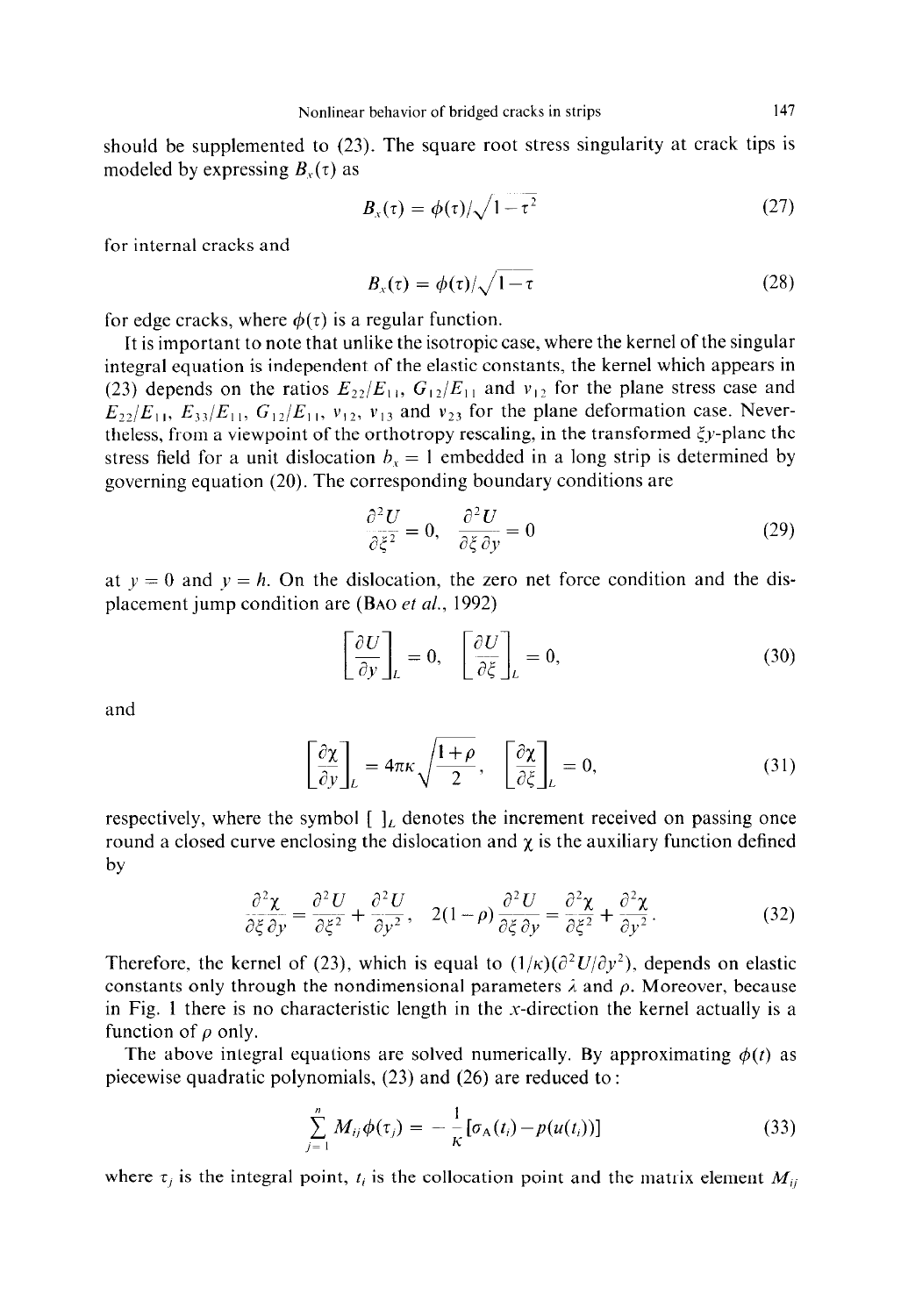consists of the weights given in GERASOULIS (1982). For edge cracks  $i = 1, 2, ..., n$ , and for internal cracks  $i = 1, 2, \ldots, n-1$  with the *n*th equation

$$
\sum_{j=1}^{n} M_{nj} \phi(\tau_j) = 0 \tag{34}
$$

coming from (26). In the following discussion, we only consider edge-cracked and center-cracked strips.

Equation (33) represents a set of nonlinear equations for the unknown dislocation distribution. A more efficient iteration procedure is obtained by deriving a compliance matrix, as outlined in BALLARINI (1986).

From (33) and (34),

$$
\phi(\tau_j) = -\frac{1}{\kappa} \sum_{k=1}^n N_{jk} [\sigma_{\Lambda}(\tau_k) - p(u(\tau_k))] \quad (j = 1, 2, ..., n)
$$
 (35)

where  $N = M^{-1}T$  with  $M^{-1}$  denoting the inverse of matrix M, and T is an  $n \times n$ matrix which transforms the coordinates from the integral points to the collocation points. Following BALLARINI (1986), by substituting (35) into (28) and integrating  $B_{y}(\tau)$  from  $\tau$ , to 1, (35) is cast in the form :

$$
u(\tau_j) = \frac{a^{n-1}}{\kappa} \sum_{k=1}^{n-1} C_{jk} [\sigma_{\Lambda}(\tau_k) - p(u(\tau_k))] \quad (j = 1, 2, \dots, n-1)
$$
 (36)

where the matrix  $C$  is known as the compliance matrix of the crack which relates the stress on the crack face with the crack opening displacement. Thus. a system of nonlinear algebraic equations for crack opening displacement  $u(\tau_i)$  is obtained.

The total stress intensity factor which includes the fiber shielding effects is

$$
K_{\rm T} = -\eta \kappa \pi \sqrt{\pi a \phi(1)}
$$
  
=  $\eta \pi \sqrt{\pi a} \sum_{k=1}^{n} N_{nk} [\sigma_{\Lambda}(\tau_k) - p(u(\tau_k))],$  (37)

while the so-called shielding stress intensity factor is given by

$$
K_{V} = \eta \pi \sqrt{\pi a} \sum_{k=1}^{n} N_{nk} p(u(\tau_k)).
$$
\n(38)

Here  $\eta = 1$  for edge cracks and  $\eta = 1/\sqrt{2}$  for center cracks, respectively. It is obvious that  $K_{\rm T} = K_{\rm A} - K_{\rm F}$  where  $K_{\rm A}$  is the stress intensity factor due to applied load only.

# 3. RESULTS AND DISCUSSION

## Zero fiber bridging

To check the numerical procedure, calculations were first performed for the case of zero fiber bridging stress. The computed stress intensity factors and crack mouth opening displacement (CMOD) for uniform tension and bending, for various values of relative orthotropy and crack length, are practically the same as those reported by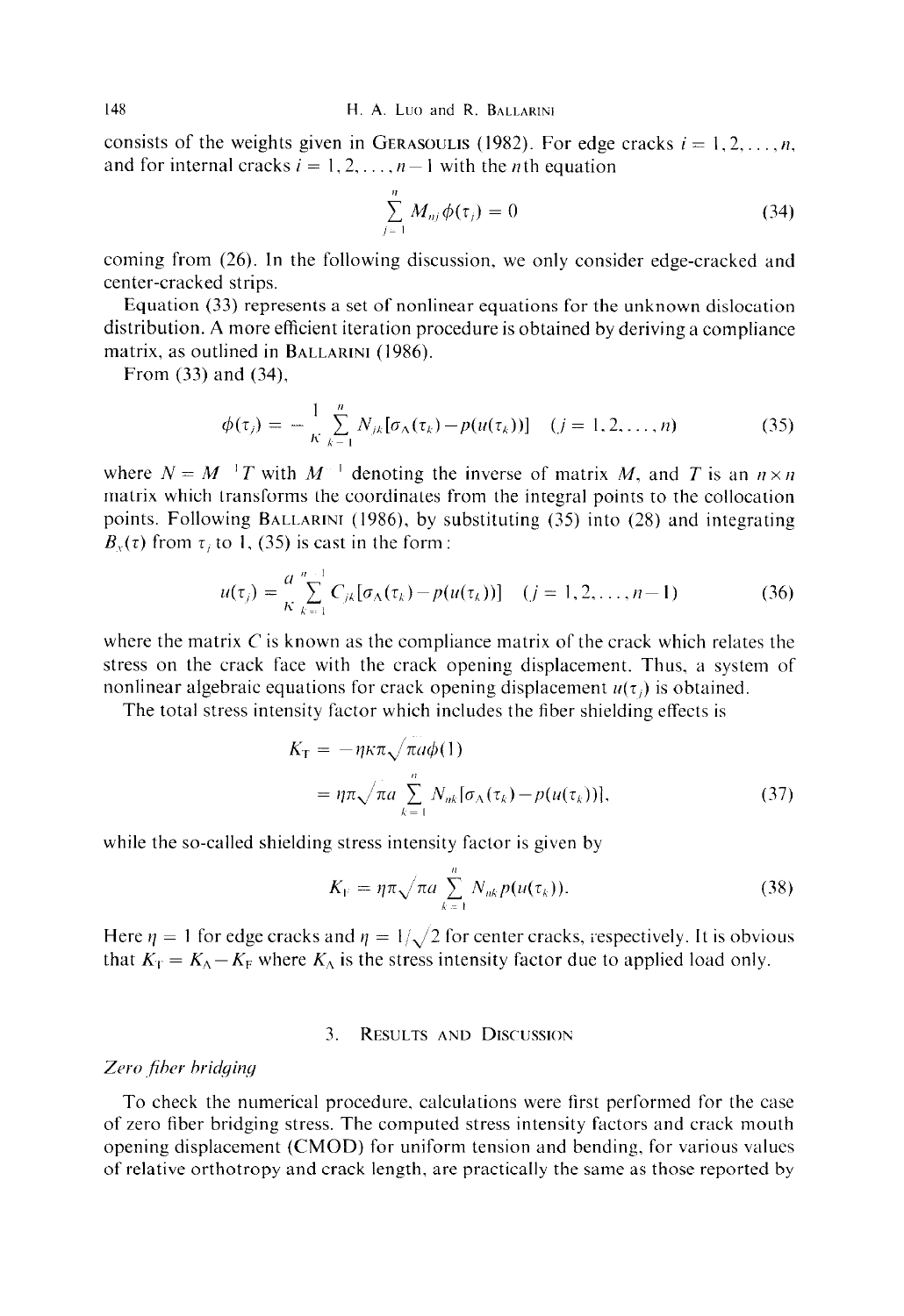|     |     | $K/\sigma_{\alpha} \sqrt{\pi a/2}$<br>$\rho$ |       |                |       |       |       |  |  |
|-----|-----|----------------------------------------------|-------|----------------|-------|-------|-------|--|--|
| λ   | a/h | $\theta$                                     |       | $\overline{2}$ | 3     | 4     | 5     |  |  |
| 0.2 | 0.1 | 1.247                                        | 1.190 | 1.167          | 1.154 | 1.146 | 1.140 |  |  |
|     | 0.3 | 1.725                                        | 1.661 | 1.639          | 1.627 | 1.620 | 1.615 |  |  |
|     | 0.5 | 2.964                                        | 2.833 | 2.783          | 2.755 | 2.738 | 2.726 |  |  |
| 0.6 | 0.1 | 1.247                                        | 1.190 | 1.167          | 1.154 | 1.146 | 1.140 |  |  |
|     | 0.3 | 1.725                                        | 1.661 | 1.639          | 1.627 | 1.620 | 1.615 |  |  |
|     | 0.5 | 2.964                                        | 2.833 | 2.783          | 2.755 | 2.738 | 2.726 |  |  |
| 1.0 | 0.1 | 1.247                                        | 1.190 | 1.167          | 1.154 | 1.146 | 1.140 |  |  |
|     | 0.3 | 1.725                                        | 1.661 | 1.639          | 1.627 | 1.620 | 1.615 |  |  |
|     | 0.5 | 2.964                                        | 2.833 | 2.783          | 2.755 | 2.738 | 2.726 |  |  |

TABLE 1. *Normalized stress intensity factor vs orthotropy resealing parameters A and p for* zero *fiber bridged edge cracks* 

DELALE and ERDOGAN (1977) and KAYA and ERDOCAN (1980), and are not presented here. Selected results for plane stress edge cracks under uniform tension are presented in Tables 1 and 2 to highlight the significance of material anisotropy.

Tables 1 and 2 show the normalized stress intensity factor  $K/\sigma_x \sqrt{\pi a/2}$  and normalized crack mouth opening displacement  $[u]E'/2\sigma_x h$ , respectively, as functions of the orthotropy rescaling factors  $\lambda$  and  $\rho$ . It is observed that for a given crack length, both the quantities are independent of  $\lambda$  and are weak functions of  $\rho$ . This is because the kernel of (23) is a function of  $\rho$  only. As a result, the parameter  $\rho$  will slightly change the proportionality of [u] to  $1/E'$ . Such effects also exist on the relation between bridging force and relative anisotropy.

The normalized COD profile for a plane stress edge crack of length equal to one

| λ   | a/h | $\lceil u \rceil E'/2\sigma$ , h<br>$\rho$ |       |                |       |       |       |  |  |
|-----|-----|--------------------------------------------|-------|----------------|-------|-------|-------|--|--|
|     |     | 0                                          |       | $\overline{2}$ | 3     | 4     | 5     |  |  |
| 0.2 | 0.1 | 0.355                                      | 0.309 | 0.291          | 0.280 | 0.273 | 0.268 |  |  |
|     | 0.3 | 1.575                                      | 1.406 | 1.342          | 1.308 | 1.286 | 1.271 |  |  |
|     | 0.5 | 5.499                                      | 4.947 | 4.742          | 4.633 | 4.564 | 4.517 |  |  |
| 0.6 | 0.1 | 0.355                                      | 0.309 | 0.291          | 0.280 | 0.273 | 0.268 |  |  |
|     | 0.3 | 1.575                                      | 1.406 | 1.342          | 1.308 | 1.286 | 1.271 |  |  |
|     | 0.5 | 5.499                                      | 4.947 | 4.742          | 4.633 | 4.564 | 4.517 |  |  |
| 1.0 | 0.1 | 0.355                                      | 0.309 | 0.291          | 0.280 | 0.273 | 0.268 |  |  |
|     | 0.3 | 1.575                                      | 1.406 | 1.342          | 1.308 | 1.286 | 1.271 |  |  |
|     | 0.5 | 5.499                                      | 4.947 | 4.742          | 4.633 | 4.564 | 4.517 |  |  |

TABLE 2. *Normalized CMOD vs orthotropy rescaling parameters j\_ and p,fbr zero,fiher hri&ed edge cracks*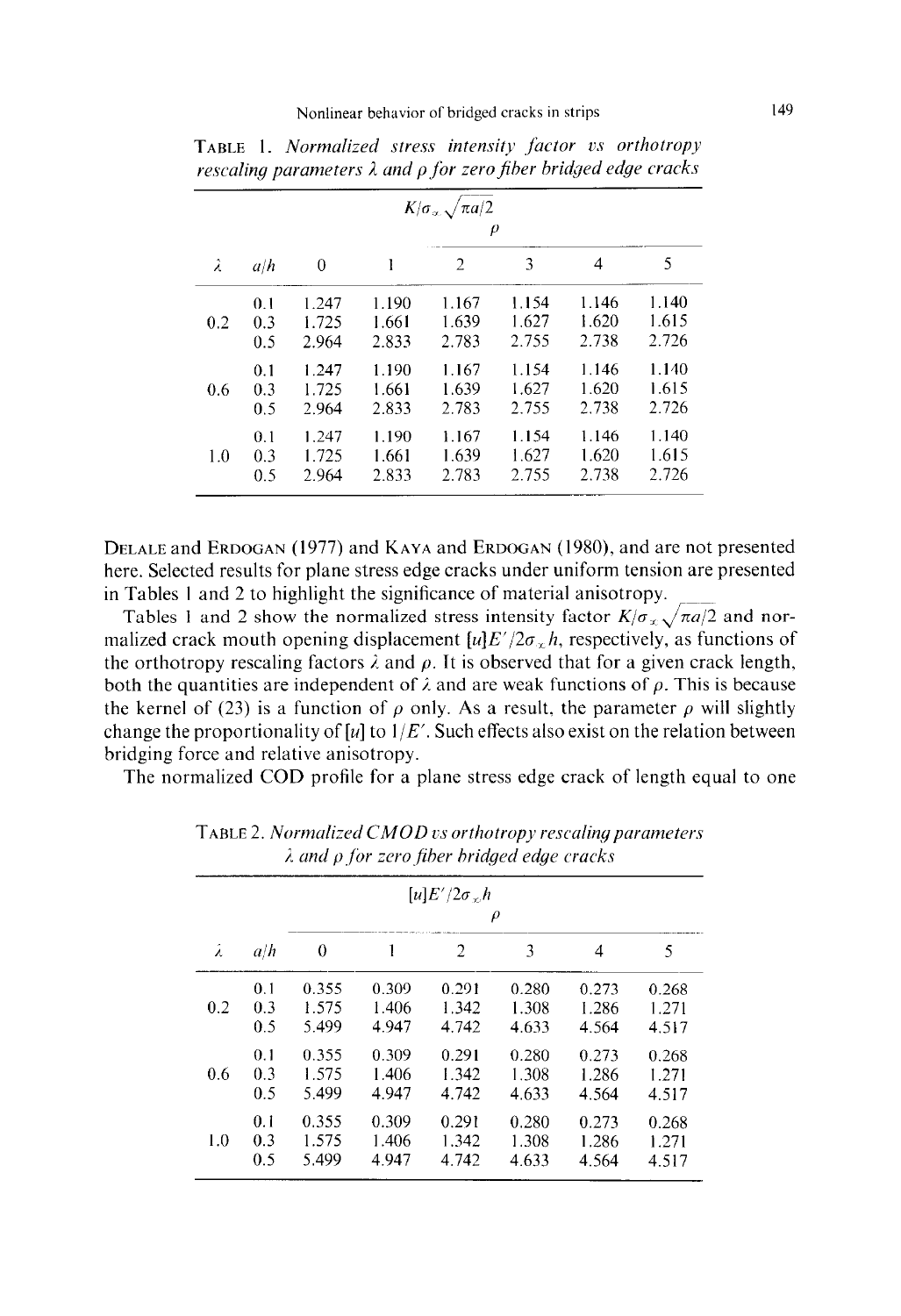

FIG. 2. Normalized COD **for zero fiber bridged edge crack with difl'erent relative orthotropy** 

half the depth of the beam is plotted in Fig. 2 as a function of relative orthotropy which is obtained by keeping the values of  $E_{22} = E_{33}$ ,  $G_{12} = E_{22}/2(1 + v_{12})$ ,  $v_{12} = v_{13} = v_{23} = 0.3$  unchanged while varying the value of  $E_{11}$  only. For the cases  $E_{11}/E_{22} = 1, 2, 5$  and 10,  $E'/E_{22} = 1, 1.47, 2.43$  and 3.55,  $\lambda = 1, 0.5, 0.2$  and 0.1, and  $p = 1, 1.63, 2.77$  and 4.02, respectively. It is seen that, though the material anisotropy has significant influence on the COD, the relation between  $[u]E'/2\sigma_x h$  and  $y/a$  is almost independent of the level of relative orthotropy. The largest discrepancy occurs at the crack mouth, but even for  $E_{11}/E_{22} = 10$  it is less than 8% compared with the isotropic case.

## Initially fully bridged cracks

Results are calculated next for bridging fibers whose strength satisfies a two parameter Weibull distribution and whose sliding is resisted by a constant fricitonal stress  $\tau$ . The closing stress can be approximated as (Cox and MARSHALL, 1991)

$$
p(u) = f \Sigma U^{1/2} \exp\left(-U^{(m+1)/2}\right),\tag{39}
$$

where f is the volume fraction of fibers, m is the Weibull modulus and U is the normalized COD :

$$
U = u/u_n, \quad u_n = \frac{\Sigma^2 R (1 - f) E_m}{4 \tau E_f E_{11}},
$$
  

$$
\Sigma = \langle s \rangle / \Gamma \binom{m + 1}{m + 2}, \tag{40}
$$

with  $\langle s \rangle$  the average fiber strength,  $\Gamma$  the gamma function, *R* the fiber radius, and  $E_{\rm m}$ ,  $E_{\rm f}$  and  $E_{\rm H}$ , the moduli of the matrix, fiber and composite in the fiber direction.

The effects of anisotropy are demonstrated through the specific example of two plane strain orthotropic strips: strip I, nearly isotropic with bulk properties  $E_{11} = 279.6$  GPa,  $E_{22} = E_{33} = 253.9$  GPa,  $G_{12} = 97.66$  GPa, and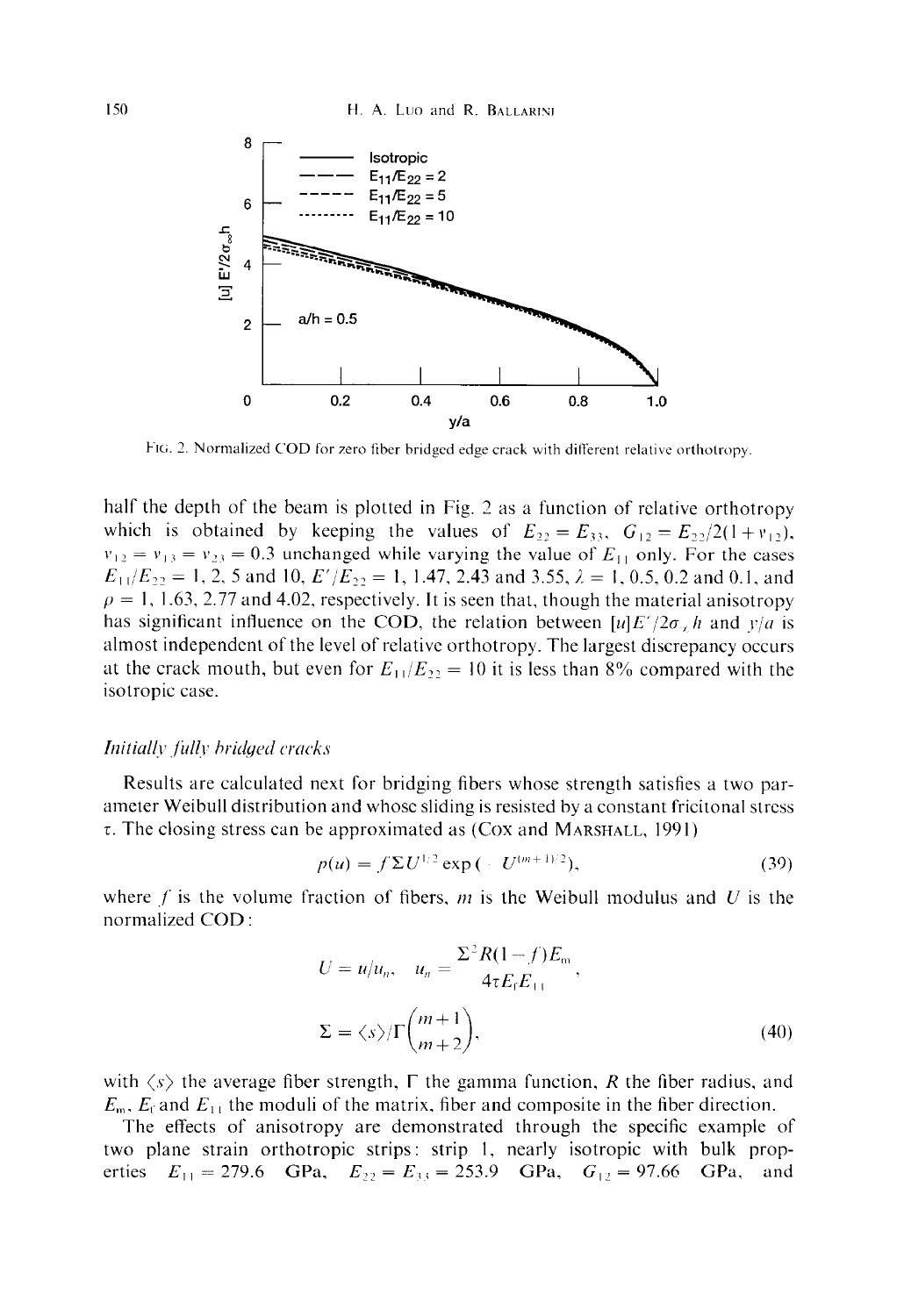

FIG. 3. Normalized crack mouth opening displacement vs normalized loading parameter for bridged Griffith crack.

 $v_{12} = v_{13} = v_{23} = 0.3$ , and strip 2, with all properties equal to those of strip 1, except  $E_{11} = 1398$  GPa. Their rescaling parameters are  $\lambda = 0.9163$  and  $\rho = 1.086$  for strip 1 and  $\lambda = 0.1963$  and  $\rho = 3.048$  for strip 2.

For each strip, three different normalized crack lengths were considered :  $A = 3, 5$ , 7 for uniform tension loading where

$$
A = a/a_n, \quad a_n = \frac{\pi \Sigma R (1 - f) E_m E'}{16\tau f E_f E_{11}}.
$$
\n(41)

The dimensionless strip width is  $H = h/a_n = 10$ .

In each analysis the crack length is held fixed as the loading is increased. By controlling the length of the bridged crack, results are obtained which highlight the transition from stable to unstable behavior of the crack. The resulting physical parameters are presented in Figs 3-8. These include the square root of the normalized



FIG. 4. Normalized total stress intensity factor vs normalized loading parameter for bridged Griffith crack.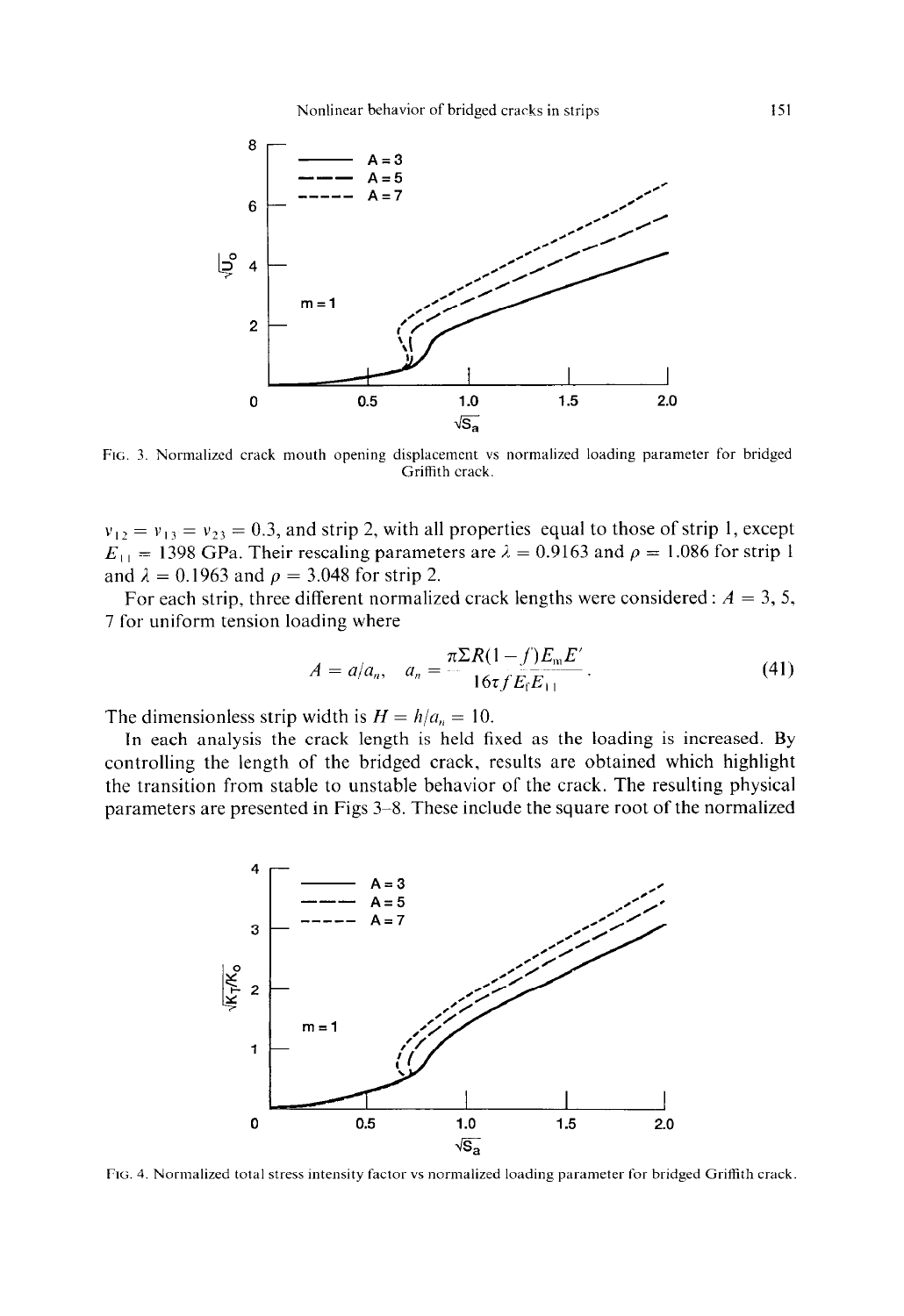

FIG. 5. Normalized shielding stress intensity factor vs normalized loading parameter for bridged Griffith crack.

crack mouth opening displacement  $\sqrt{U_0} = \sqrt{u(-1)}u_n$ , square roots of the normalized total and shielding stress intensity factors  $\sqrt{K_T/K_0}$  and  $\sqrt{K_F/K_0}$  as functions of normalized loading parameter  $\sqrt{S_a}$ , where

$$
K_0 = 2f\Sigma \sqrt{2a_n/3\pi},\tag{42}
$$

 $S_a = \sigma_{\alpha}/f\Sigma$  for uniform tension under stress  $\sigma_{\alpha}$ .

It should be noted that the nondimensional variables used in equations  $(39)–(42)$ were defined by Cox and MARSHALL (1991). They are adopted in the present analysis to drive home the point whether this set of nondimensional parameters are sufficient to predict the behaviour of bridged cracks in composite materials which possess different levels of anisotropy.



FIG. 6. Normalized crack mouth opening displacement vs normalized loading parameter for bridged edge crack under uniform tension.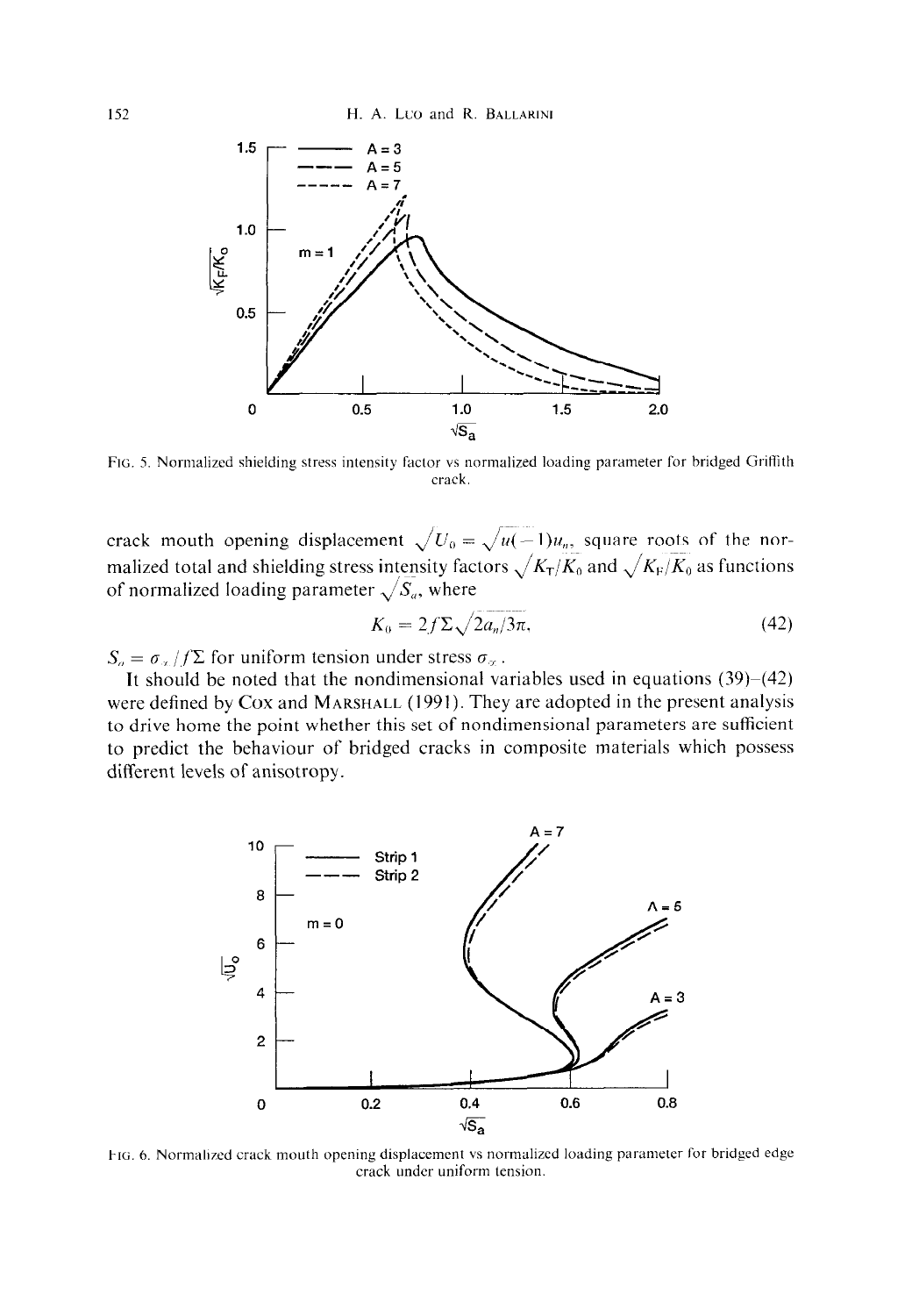

FIG. 7. Normalized total stress intensity factor vs normalized loading parameter for bridged edge crack under uniform tension.

Notice that for a bridged Griffith crack  $(b = h/2, a/h \rightarrow 0)$ , the effects of free surfaces disappear, and the Fourier transform kernel  $K(t, \tau)$  vanishes. Consequently, the compliance matrix C in  $(36)$  is independent of elastic moduli. As illustrated by Figs 3–5, where the Weibull modulus  $m = 1$ , the relations between  $U_0$  and  $S_a$ ,  $K_T/K_0$  and  $S_a$ and  $K_F/K_0$  and  $S_a$  are universal for all orthotropic strips with common values of A.

The stability of the bridged cracks can be viewed either through the  $\sqrt{U_0}$  versus  $\sqrt{S_a}$ ,  $\sqrt{K_T}/K_0$  versus  $\sqrt{S_a}$  or  $\sqrt{K_F/K_0}$  versus  $\sqrt{S_a}$  plots. Figure 3 shows that for relatively short cracks an increase in load is needed to increase the crack mouth opening displacement (CMOD). For long cracks, on the other hand, as the fibers start pulling out the CMOD increases even if the load is decreased. In other words, the instability is indicated by a discontinuity in the CMOD.

Consider next the stress intensity factors. Figure 5 shows that for the stable short



FIG. 8. Normalized shielding stress intensity factor vs normalized loading parameter for bridged edge crack under uniform tension.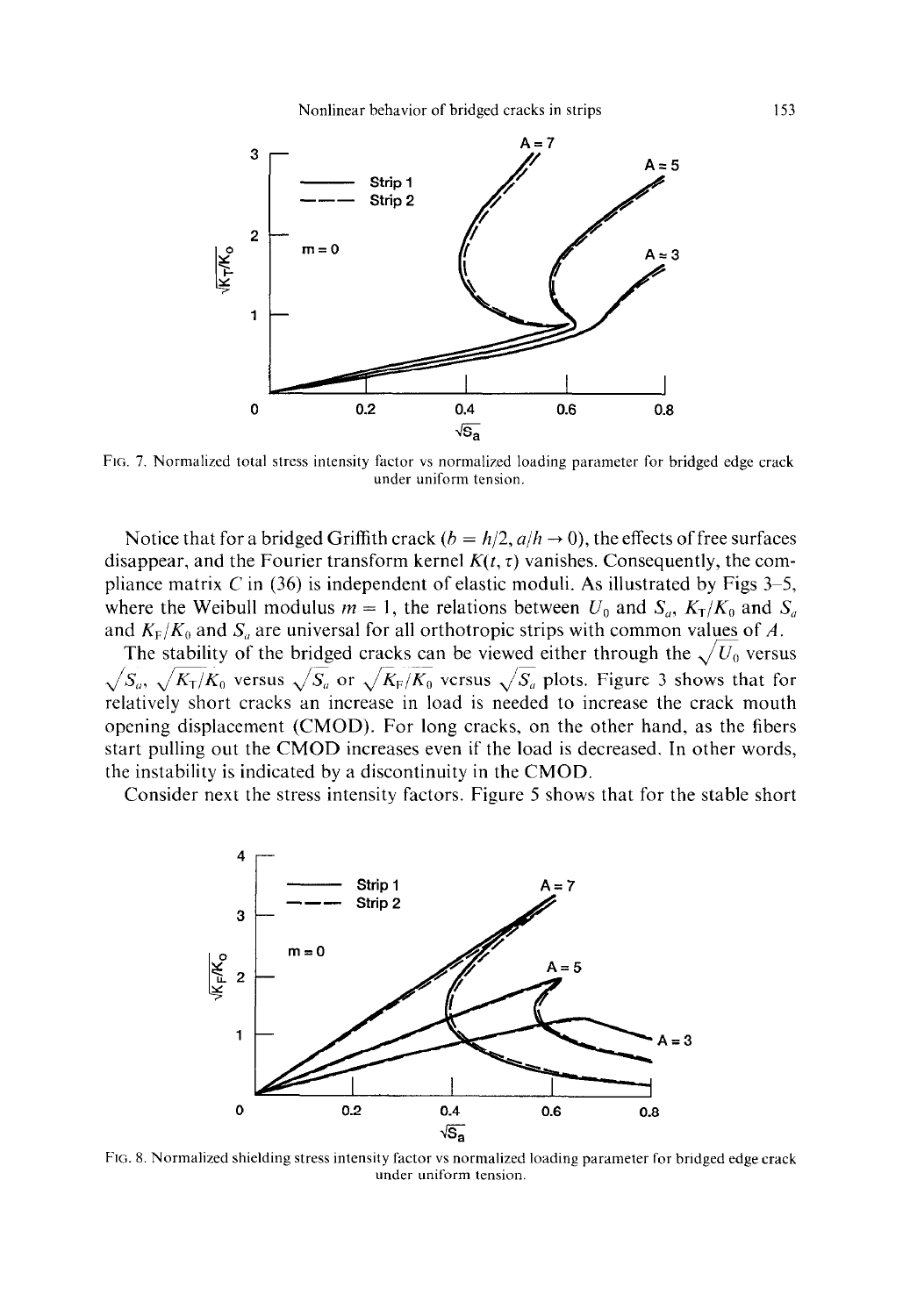cracks, the shielding produced by the fibers varies stably, while for long cracks there is a sharp reduction in shielding as the fibers pull out. This sharp reduction corresponds to the discontinuous increase in total stress intensity factor in Fig. 4.

Of interest is how the normalized quantities  $A$  and  $H$  work when the orthotropic strips have finite geometry configurations. Figures 6–8 show the curves  $\sqrt{U_0}$  versus  $\sqrt{S_a}$ ,  $K_T/K_0$  versus  $\sqrt{S_a}$  and  $K_F/K_0$  versus  $\sqrt{S_a}$  for bridged edge cracks with  $m = 0$ under uniform tension. From these figures it is seen that even in finite geometries the above normalized quantities can still yield nearly universal results, regardless of the level of anisotropy. Although they are not presented here, the results for bending loading and for center cracked strips showed similar trends.

The above results suggest that the regular kernel  $K(t, \tau)$  in (23) can be expressed as  $K^{0}(t, \tau)[1 + Y(\rho, a/h, b/h)]$  where  $K^{0}(t, \tau)$  is the regular kernel of the corresponding isotropic cracked strip and  $Y(\rho, a/h, b/h)$  is a higher order perturbation term which is a function of  $\rho$ ,  $a/h$  and  $b/h$  with  $Y(1, a/h, b/h) = 0$  and  $Y(\rho, 0, 0.5) = -1$ . To obtain the detailed form of  $Y(\rho, a/h, b/h)$  further numerical investigation is needed and is not discussed in this paper.

Here it should be emphasized that although in all the above calculations only the bulk moduli enter (4) and (13), for real fiber-reinforced composites the bulk moduli are related to the constituent properties. There are many procedures published in the literature to perform this homogenization process (MURA, 1987).

From the foregoing analysis it is seen that the length parameter  $a_n$  is a key parameter to define all relevant normalized quantities such as the normalized crack length  $A$ , normalized strip width H, normalized stress intensity factors  $K_T/K_0$  and  $K_F/K_0$ . Then, what role is played by the constituent properties in determining the value of  $a_n$ ? To this end, the parameter  $a_n$  is written as

$$
a_n = \frac{\pi \ \Sigma R}{16 \ \tau} \alpha \tag{43}
$$

where

$$
\alpha = \frac{(1-f)E_{m}E'}{fE_{f}E_{11}},
$$
\n(44)

which comprehensively reflects the influence of the constituent stiffness and the fiber volume fraction on  $a_n$ .

Consider the following composite whose fibers are aligned along the x-axis with  $E_f/E_m = 10$ ,  $v_f = 0.3$  and  $v_m = 0.35$  where  $E_f$  and  $E_m$  are Young's moduli of the fiber and matrix, respectively, and  $v_f$  and  $v_m$  are their Poisson's ratios. The well-known Mori-Tanaka method (Lvo and WENG, 1989) was used to determine the five effective elastic constants of the composite strip. Figure 9 shows  $\alpha$ ,  $E'/E_m$  and  $E_{11}/E_m$  as functions of f for plane strain. Figure 10 plots x versus f for several values of  $E_f/E_m$ . Figure 11 shows the variation of  $\alpha$ ,  $E'/E_m$  and  $E_{11}/E_m$  with respect to  $E_f/E_m$  for  $f = 0.4$ . It is observed that when the volume fraction is low,  $\alpha$  sharply decreases with an increase in *f*, while beyond this range  $\alpha$  changes slowly. Besides,  $\alpha$  decreases with increasing  $E_f/E_m$ . From the above observations it is clear that, since large values of A in general correspond to less stable bridged cracks, then for a given length of bridged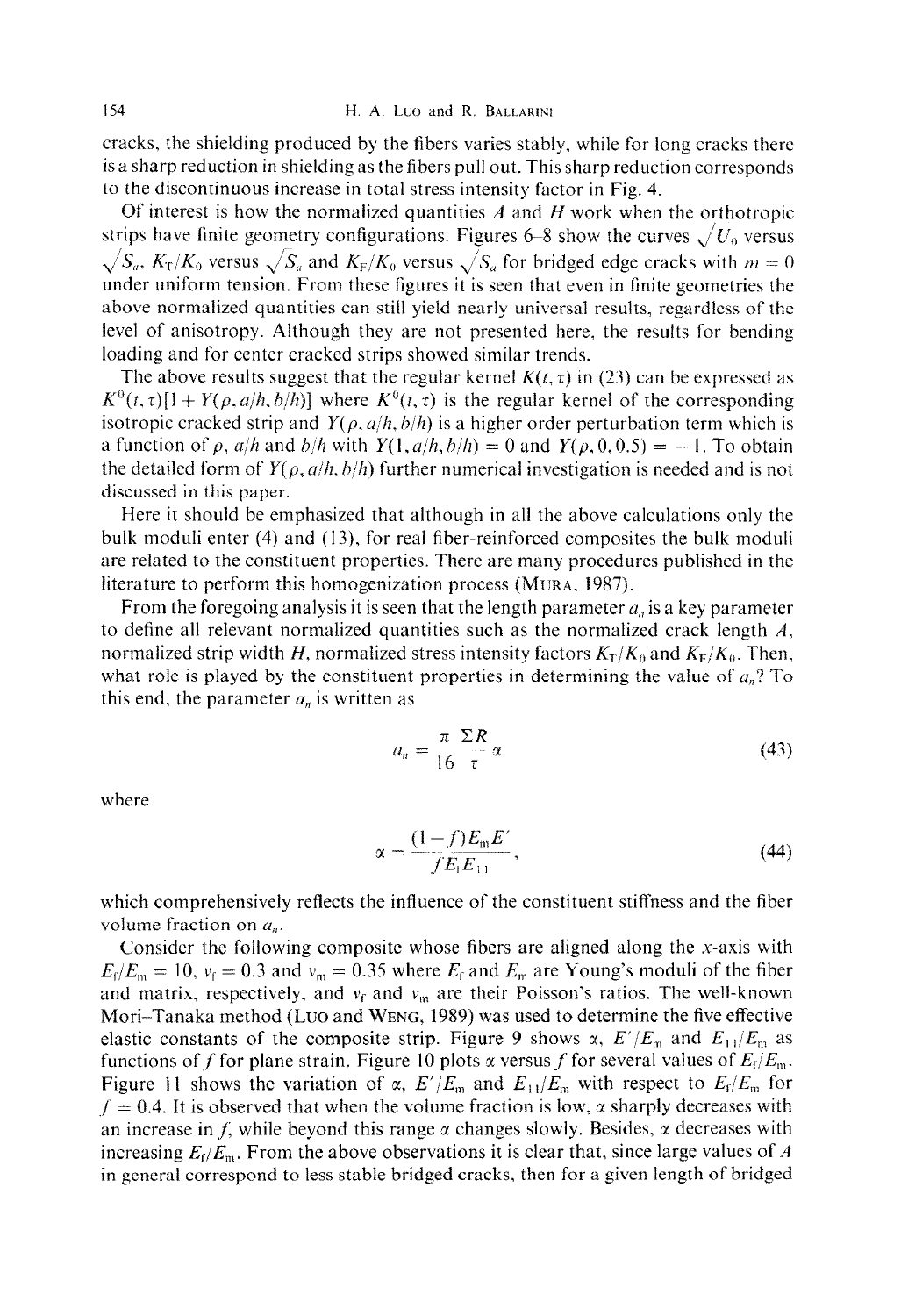

FIG. 9. Nondimensional parameters  $\alpha$ ,  $E'/E_m$  and  $E_{11}/E_m$  vs fiber volume fraction f for composite with  $E_f/E_m = 10$ ,  $v_f = 0.3$  and  $v_m = 0.35$ .

crack increasing the stiffness ratio  $E_f/E_m$  or volume fraction f will reduce the stability of the bridged crack. However, this can be compensated for by increasing the fiber strength  $\Sigma$ , fiber radius *R* and decreasing the interfacial frictional friction stress  $\tau$ .

### 4. **CONCLUDING REMARKS**

A singular integral equation formulation has been presented for the analysis of bridged cracks in orthotropic strips. The exact solutions given in this paper show that



FIG. 10. Nondimensional parameter x vs fiber volume fraction f for several composites with  $v_f = 0.3$  and  $v_m = 0.35.$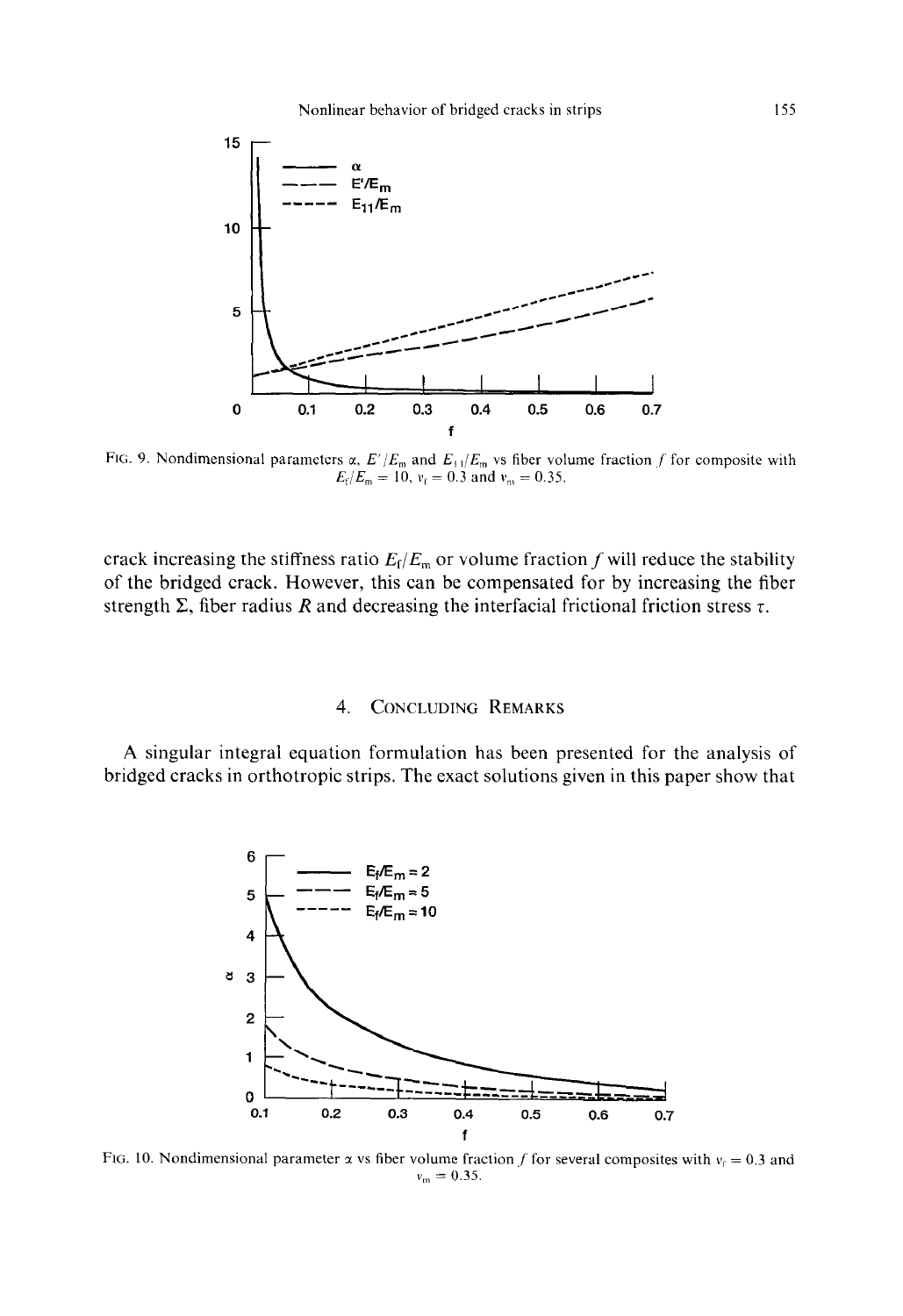

FIG. 11. Nondimensional parameters  $\alpha$ ,  $E'/E_m$ , and  $E_{11}/E_m$ , vs  $E_f/E_m$  for composite with  $v_f = 0.3$ ,  $v_m = 0.35$ and  $f = 0.4$ .

in terms of the normalized parameters introduced by Cox and MARSHALL (1991) the nonlinear behavior of bridged cracks can be depicted in a nearly universal form for materials possessing different levels of anisotropy. The increase of the ratio of stiffness  $E_f/E_m$  and volume fraction f in general reduces the stability of the bridged cracks, which can be remedied by increasing the fiber strength and fiber radius and decreasing the interfacial frictional friction stress.

#### **ACKNOWLEDGEMENTS**

H.A.L. acknowledges support from the National Natural Science Foundation of China and the National Lab of MMC at Shanghai Jiao Tong University; R.B. acknowledges support from NASA-Lewis (Grant NAG3-856) and ONR (contract N-0013-86-K-0773).

#### **REFERENCES**

BALLARINI, R. (1986) Compliance matrices for cracked bodies. *Int. J. Fracture* 31, R63–R66.

- BALLARINI, R. and MUJU, S. (1993) Stability analysis of bridged cracks in brittle matrix composites. *J. Engng Gas Turbines Power* 115, 127-138.
- **BAO.** *G.,* Ho, S.. Sue, Z. and FAS. B. (1992) The role of material orthotropy in fracture specimens for composites. *Int. J. Solids Struct.* 29, 1105-1116.
- BUDIANSKY, B. and AMAZIGO, J. C. (1989) Toughening by aligned. frictionally constrained fibers. *J. Mrch. Phl~s. Solich* 37, 93 109.
- BUECKNER, H. F. (1970) A novel principle for the computation of stress intensity factors. Z. *Angewandte Mathemat. Mechan*. **50,** 529–546.
- Cox. B. N. and MARSHALL, D. B. (1991) Stable and unstable solutions for bridged cracks in various specimens. *Acta Metall*. **39,** 579-589.
- Cox, B. N. (1991) Extrinsic factors in the mechanics of bridged cracks. Acta Metall. 39, 1189-1301.
- DELALE, F. and ERDOGAN, F. (1977) The problem of internal and edge cracks in an orthotropic strip. *J. Appl. Mech.* **44,** 237-242.